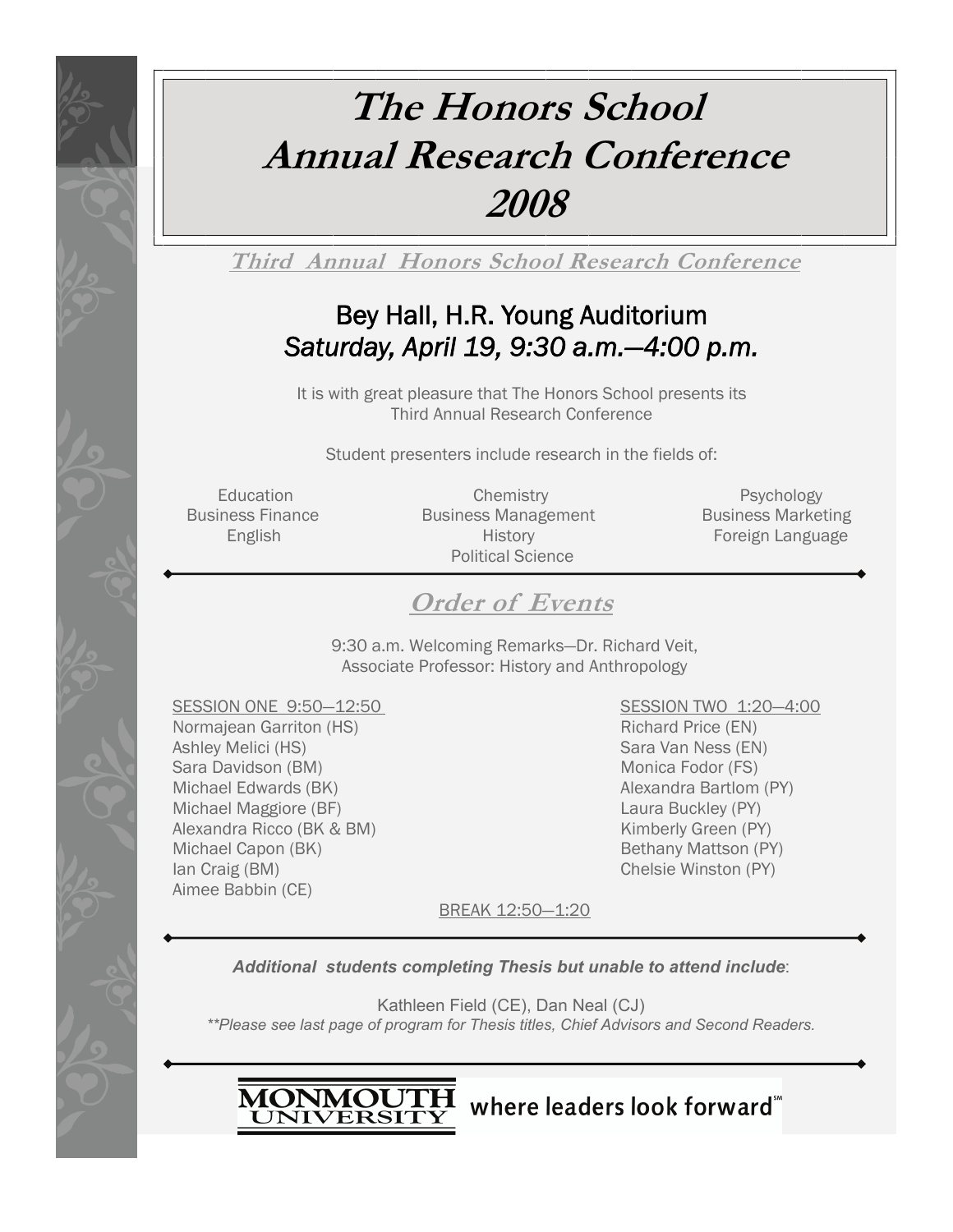## **PRESENTERS**

## A Study of Medical Ethics During the Holocaust Second Reader: Dr. Richard Veit

Abstract: This thesis will explore, and understand from a historical perspective, how a society creates killers from a distinguished profession such as medicine. The importance of this project is evident in shedding light on medical experiments conducted on human patients in the Nazi concentration camps of World War II. The project will transition from a description of the Nazi mindset regarding the evolution of the Aryan race, focus on particular doctors and experiments, and from there it will attempt to analyze the doctor mentality; seeking to answer the fundamental question of how a person sworn to protect and save mankind can knowingly commit horrible acts against life. In addition to looking at experiments that used freezing, radiation and high altitudes, there is also a focus on the Lebensborn project; another medical experiment, which looked to creating super humans by impregnating German women by S.S. soldiers. The Nazis are not the first to experiment on humans, but an attempt to understand their behavior and the reasoning behind it may be the key to avoiding a repetition of the past.

## Primetime Protests: The Changing Image of Women and Second Reader: Dr. Christopher DeRosa African Americans in Situation Comedies

Abstract: As part of their fight for equal rights, feminist groups and civil rights groups attempted to change the portrayal of their respective groups on television. Both groups realized how influential television was on the American people and attempted to change public opinion through television. There are various reasons why the changes to the Primetime schedule took place; however, the changes that took place were not as outstanding as the social and political changes that occurred for the groups. This paper examines various shows including The Mary Tyler Moore Show and analyses why and what, if at all, changes occurred.

### Sara Davidson Chief Advisor: Dr. Joseph Mosca

### "The Living Room": Strategies and Tactics for Opening and Running a Café Second Reader: Dr. Michaeline Skiba

Abstract: While coffee has always been a piece of American culture, the coffee shop as America knows it today did not exist before Howard Schultz, CEO of Starbucks, brought espresso to the United States. Since the birth of Starbucks as it exists today coffee shops have sprung up across the country including the large expansion of Starbucks worldwide. This article elaborates a new strategy in combining two growing American fads, first, as mentioned above, is America's love affair with gourmet coffee, and the second with organic food. By melding these two formerly separate cultural enthusiasms it is proposed that there exists a large clientele served by the synergistic effects created by this union.

## Michael Edwards Chief Advisor: Dr. Susan Gupta

Abstract: The internet has been a major frontier for businesses and consumers alike. Nearly ten years into its acceptance into mainstream commerce, many businesses still have a minimal understanding of how to reach the online consumer. This thesis provides a basis for understanding all major forms of internet advertising. Based on this comprehension, trend analysis is used to interpret three of the most important market developments in the field of internet advertising. With a thorough examination of these trends, a hypothesis is put forth to determine a major path that internet advertising will take within the next five years.

# Michael Maggiore Chief Advisor: Professor Roy Nersesian

Abstract: The volatility of the current real estate market is a matter of the greatest concern as it directly and indirectly affects all citizens of the United States. This project studies the market effects of reducing a contracting company's tax benefits on financing real estate projects, including both economic and social ramifications. There exists an unforeseen correlation between the revision of tax exemption 421-a to the policies of 486-a and the supply of real estate in NYC. As the real estate market stabilizes, the general value of residential properties will begin to exhibit close correlation to the parameters of the supply and demand model. The speculative investor exacerbated the current downtrend in prices in NYC through the creation of an artificial environment of infinite opportunities. This same investor is now dissuaded from the NYC real estate market due to rising inventories, declining sales, and difficulty in attaining any debt financing with the associated tax burdens of 486-a. This paper demonstrates that as home prices have fallen in NYC, it has become more difficult for developers to obtain debt financing as demonstrated through the calculation of the effective rate of interest charged on construction loans and primary data generated from Madison Estates. The supply of housing projects has decreased dramatically, evident through declines in new constructions, rising inventories, and borough wide foreclosures. The current market in NYC will create affordable housing in a buyer's market that will propel NYC out of the real estate recession as the prices of developments become correlated with the declining financial environment. As developers reduce investments and foreclosures increase, the new market stock of real estate will be available to low-income families.

### Alexandra Ricco Chief Advisor: Dr. Joseph Mosca

## How Management is Linked to Coaching Second Reader: Dr. Susan Goulding Second Reader: Dr. Susan Goulding

Abstract: My research focuses on how management is linked to coaching and its benefits for companies. The majority of my findings are useful ways to execute coaching as well as the benefits that managers are having with their team employees. Finding the information for my research was a difficult task because this is a newer technique for businesses. Most of the books written do not correlate management with coaching; however, recently, there have been publishers who have produced short books about coaching and team development. I conducted interviews with a management consultant, a certified empowerment coach, and a few employees to further understand the opinions of those working in the business world. I wanted to know how the employees felt about their jobs and what they think would make a difference in their attitude in the workplace. This research is important because too many companies are losing employees due to lack of motivation and poor management. I hope I can educate those who would like one day to own a company or be a manager in a company.

## Normajean Garriton Chief Advisor: Professor Susan Douglass

## Second Reader: Professor William Reynolds

## NYC: A Real Bust Second Reader: Dr. Mary Kate Azcuy

# Ashley Melici Chief Advisor: Dr. Katie Parkin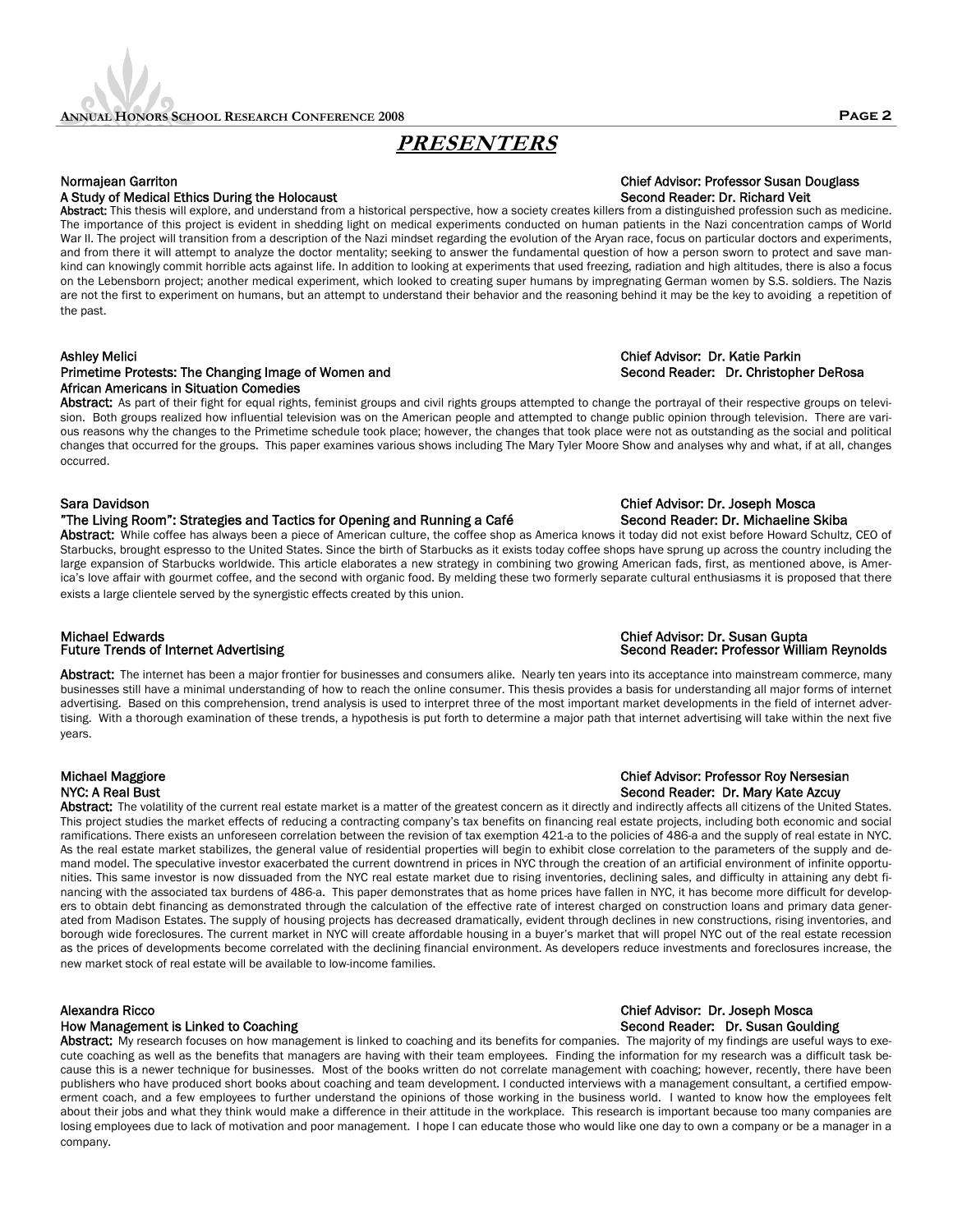## **PRESENTERS (cont.)**

## Marketing Violent Video Games to Children: Deleterious or Innocuous? Second Reader: Professor Maureen Paparella

Abstract: After examining the arguments that violent video games have either a negative, or an irrelevant, effect on younger children, the determination has been made that marketing such games by and large have no anti-social effect on most children, and that game developers are well within their rights to try and reach this market with their product.

### Service Culture:Service Excellence at Disney and JetBlue Second Second Reader: Dr. Joseph Rocereto

Abstract: The quality of customer service within various business organizations may be improved by identifying and implementing "best practices" utilized by Disney Theme Parks and Resorts and JetBlue Airlines. Through the study of Disney Theme Parks and Resorts and JetBlue Airlines, two recognized leaders in customer service, similarities in strategies to ensure service quality and tactics to apply them have been identified. These can serve as models for other companies to increase their quality of customer service and to gain and retain more customers than ever before.

#### Aimee Babbin Chief Advisor: Dr. Massimiliano Lamberto

## Crusading Against Cancer: The Search for the Cure Second Reader: Dr. Robert Topper

Abstract: Every year, millions of people are diagnosed with and suffer from a form of cancer, one of the most feared and deadly diseases. Normal somatic cells, the cells that compose the human body, undergo a regular life span in which they replicate and divide many times before naturally dying. Cancer cells, however, continuously divide and never die; thus allowing the number of abnormal cells to grow exponentially. This uncontrolled growth causes cancer and can manifest itself in any area of the body. Currently, the most common cancer treatments are chemotherapy and radiation, treatments that often damage more than just cancerous cells. Present research into a cancer cure focuses on killing cells on a molecular level to stop their unrestrained growth without affecting normal, healthy somatic cells. This thesis focuses on these molecular methods and their potential as cancer cures.

### The Compelling Pain: An Examination of Mark Twain's The Mysterious Stranger Second Reader: Dr. Alan Schwerin and Guiding Readers Through its Pitfalls.

Abstract: Mark Twain's The Mysterious Stranger manipulates readers into interpreting the text in the way that the character 44, who is Satan, wants the reader to accept: Satan is an angel on earth for the betterment of his fellow characters, the readers, and even more broadly the entire human race. This interpretation is a lie. When reading The Mysterious Stranger, one becomes part of the story and is manipulated and, along with the other characters, changed by Satan. While many stories captivate and draw in a reader temporarily, Satan's manipulation so extensive it corrupts the basic morals that the reader formerly stood upon, exchanging good for evil, which are relative. What is good according to God is bad to Satan and vice versa. The reader becomes a follower not of God, but of Satan. Readers can regain control and revert to their former values once they realize they have been conned.

### Sara Van Ness Chief Advisor: Dr. Stan Blair

### The Mask of Heroism: An Analysis of Alan Moore and Dave Gibbons's Watchmen Second Reader: Professor Karen Bright

Abstract: At first glance, one might mistakenly think Watchmen is just a really long "comic book." Even the label of "graphic novel" is deceiving, as if one must qualify that it cannot be a novel. Watchmen should not be discounted as a novel just because of its graphic form nor should it be excluded from scholarly scrutiny because it is popular. In fact, its popularity would seem to suggest that scholarly attention is appropriate. Given our increasingly visuallystimulated society, so-called "graphic" novels may be the next step in the evolution of what is known as the traditional novel. Watchmen responds to and attempts to influence the late Cold War era by questioning what defines a hero, how one becomes a hero, and if one has a choice in taking this path. The reader must interpret ambiguous illustrations and text, make connections among them, and apply these patterns in order to answer the questions imbedded in the multiple levels of text.

### The Value of Bilingualism Displayed through Two-Way Immersion Summan Second Reader: Dr. Mary Lee Bass

Abstract: "The Value of Bilingualism Displayed through Two-Way Immersion" presents the debate on English-Only and Bilingual pedagogies for teaching English to English Language Learners (ELLs). A discussion of the diverse needs of ELLs is followed by an explanation of each side of the debate on instructional approaches. Various models of bilingual education are presented with a specific focus on the Two-Way Immersion model. This is a unique model of bilingual education in that it allows both native and non-native speakers of English to acquire bilingualism. By presenting research on the success of Two-Way Immersion programs, the thesis argues that bilingual education is a stronger and more effective approach to teaching ELLs the English language.

### Alexandra Bartlom<br>Visual Identity Exploration: The Relationship Between The Chief Advisor: Dr. Nancy Mezey<br>Visual Identity Exploration: The Relationship Between The Chief Advisor: Second Reader: Dr. Janice Stapley Visual Identity Exploration: The Relationship Between The "I" And "Me" In Identity Formation

Abstract: I conducted qualitative research for the purposes of a documentary. Student interviews were video recorded and analyzed. I presented the data provided by these interviews in the documentary, and also transcribed it into a written narrative. In addition to my perspective, the documentary presents the views of expert speakers including those of faculty members and administrators. The process explores the relationships between race, class, and gender and their roles in defining identity and secondly, how these factors play a key role in career choice.

## Michael Capon Chief Advisor: Dr. Joseph Rocereto

# Ian Craig Chief Advisor: Dr. Michaeline Skiba

## Richard Price Chief Advisor: Dr. Stan Blair

# Monica Fodor Chief Advisor: Dr. Alison Maginn